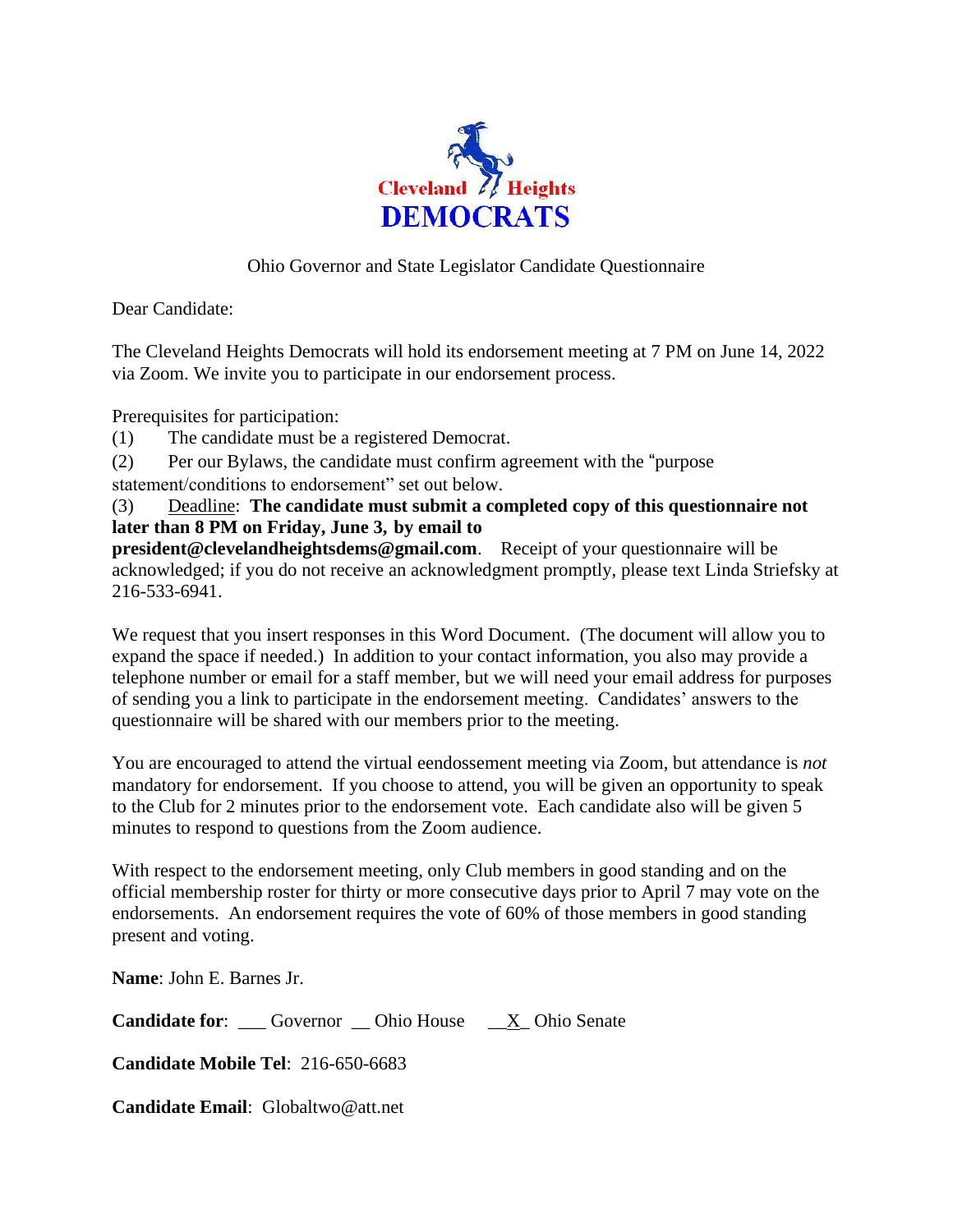## **Campaign Website**:

## **Optional - Mobile Tel and Email for staff:**

Purpose statement/conditions to endorsement: By completing and returning this Candidate Questionnaire, I affirm the following:

- A. I am a registered Democrat. X Yes No
- B. I agree to comply with the purpose of the Club as stated in Article 1, Section 2 of the Constitution, that is:

The purpose of this organization shall be to provide a means by which residents of Cleveland Heights can organize to promote and develop the highest principles of the Democratic Party, to improve the administration of government, and to work for the good of all citizens. This organization shall endorse and support for public office all candidates whose election will, in the judgment of the membership, best advance the Purpose. In pursuing its Purpose, this organization may also cooperate with the National, State, and County Democratic Committees, and pursue other programs of benefit to the community.

X Yes No

.

- C. I agree not to openly oppose any Democratic nominee in a general partisan election.  $X$ <sup> $Y$ es  $N$ o</sup>
- D. I agree not to openly support any opponent of a Democratic nominee in a general partisan election. X Yes No
- E. I have not violated the above A through and including D during the past five (5) years.  $X$ <sup>Yes Mo</sup>

If you cannot affirm as to items B, C and D above, please explain your reasoning here: **Answer**: I'm a lifelong Democrat who has helped hundreds of democrat(s) Win. My message is I want to earn your trust and provide first class services to the citizens of Cleveland Heights and all residence of the 21st Senate District.

Per the Club Bylaws, the Screening Committee may require candidates to sign an agreement to comply with those conditions during the candidate's term in the office for which the endorsement is given

**Answer**: This request may cross the line. Therefore, I would seek the advice of the Ohio Ethic Commission for clarification as to whether or not signing an agreement and "conditions" is in complies with Ohio Ethic Laws. Respectfully, in my opinion they do not. The oath that I will take is in service to you and be assured I will be a Full Time Senator working each and every day to Deliver For All Of Us.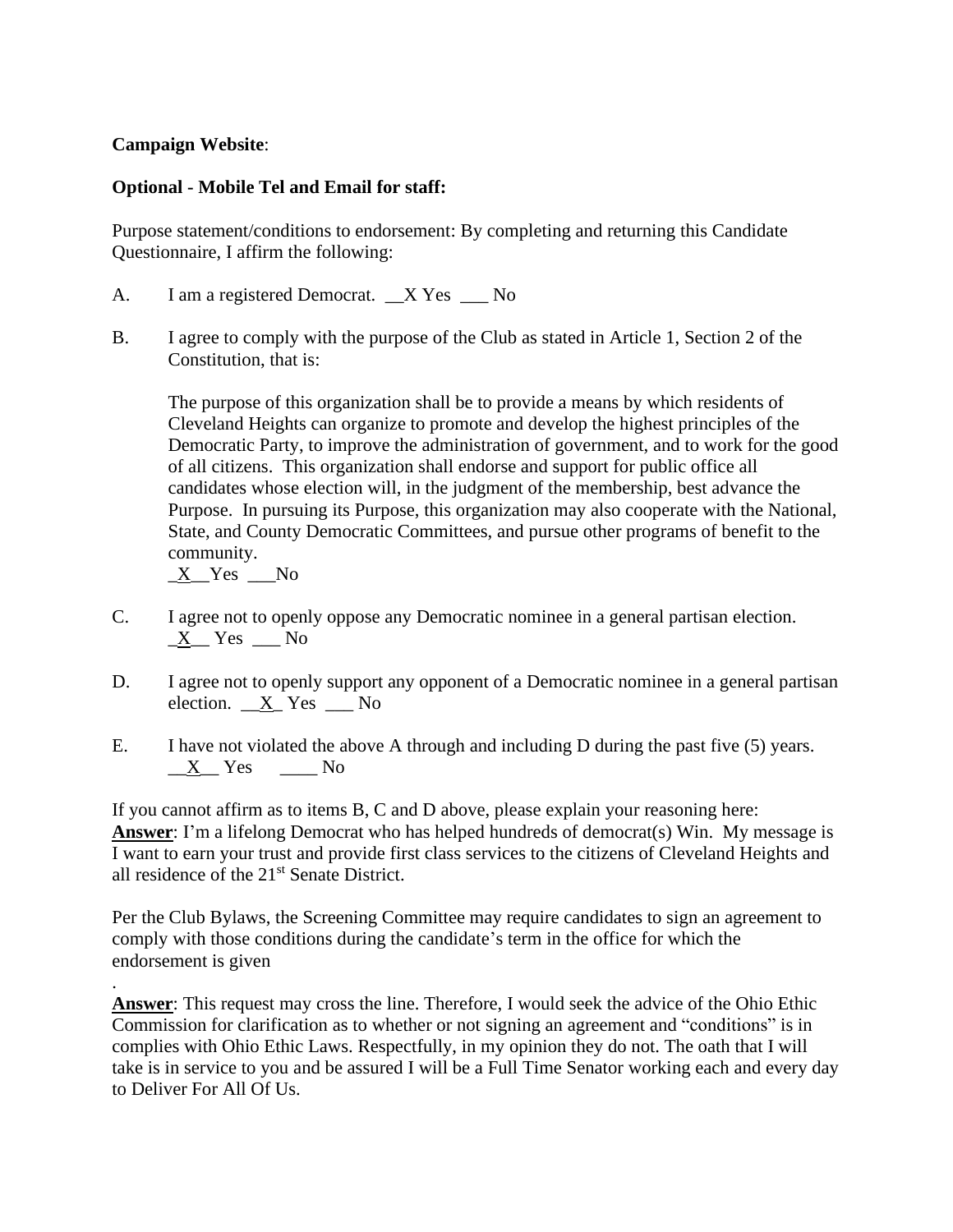Please answer each of the following questions. Please note that certain questions below are posed only to candidates for Governor and others are posed only to candidates for the Ohio legislature. Most of the questions are posed to both categories of candidates. Some require only a 'Yes' or 'No' answer. For others, you may take a few sentences to express your response. Out of respect for your time, we are not asking for lengthy answers.

1. **[For Candidates for Ohio Legislature]** Briefly describe the major reasons why you would be of value as a member of the Ohio Legislature representing the Senate or House District that includes Cleveland Heights.

**Answer:** I will be a full Time Senator committed to delivery for all Us. The 21<sup>st</sup> Senate District is a historic African American District that deserves a Senator who delivers. John Barnes Delivers. As State Representative. John Barnes brought millions to the People of Northeast Ohio. My opponent will only represent the district part time, since he is also running for Cuyahoga County Democratic Party Chair.

2. **[For Candidates for Ohio Legislature]** Please list what you regard as the three most urgent problems of the Senate or House District that includes Cleveland Heights. What legislative efforts will you make to address those problems?

**Answer:** Senate District 21 including Cleveland Heights cannot escape the turbulence of the pandemic, inflation, mental health, and the unfortunate distinction of City of Cleveland as the most impoverished City in America. In addition, these challenges require urgency to counter the constant attacks on the fundamental Rights of People to live and let live. These attacks in the form of purposeful meanness are designed to contour and distort Democracy from its purpose to function of, for, and by the People. The following are three areas you requested: 1) My proven strategy is to use a pragmatic approach to avoid unnecessary partisan gridlock to seek incremental legislative and policy progress, which can renew the promise of Life, Liberty, and the Pursuit of Happiness for Cleveland Heights and all of Us; 2) We live in area of uneven economic growth, but I think we will be alright. I will combine Jobs creation, economic development, and investment attraction to identify untapped markets opportunities, to provide security in neighborhoods that also protect commerce and promote growth and opportunity for seniors, our youth, and all of Us; and 3) Enhance education through local autonomy and investment, which can increases performance outcomes and efficiency by expanding marketable skills, partnering with local industries and career technical training opportunities for students who pursuit either college or career training, which promotes workforce readiness or entrepreneurship to support emerging technologies, stable industries, or investment opportunities.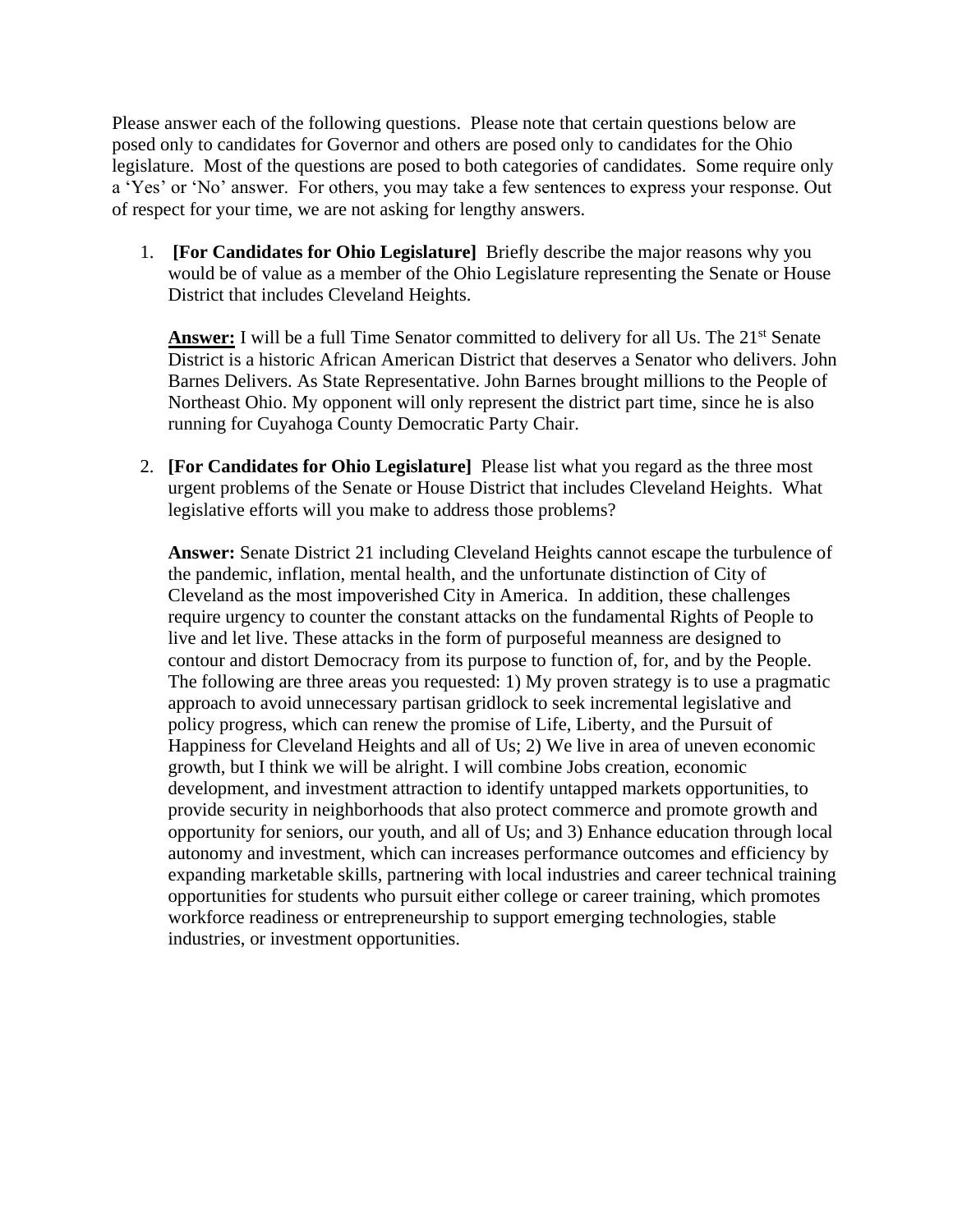3. **[For Candidates for Governor] Jobs and the Ohio Economy** – Voters in Cleveland Heights are concerned about both the local and the state economy and availability of good jobs, jobs that can support a family.

A What are your top 3 policies designed to attract businesses and provide opportunities for good jobs in Ohio?

A. We know that while big splash business decisions like Intel locating a new facility in Ohio get a lot of press, our small businesses are a critical part of the Ohio economy. Small businesses not only provide jobs, but also tend to spend their money in the local economy. At the same time, we know that the pandemic has been very tough on small business, especially those in more disadvantaged areas. Please describe your top 3 policies to support Ohio's small businesses.

**Answer:** The difference between a large business and small business is research and development. Here are three policies:1) I think we can do a better job of programing supportive service that are trusted for our small businesses by establishing connectivity to include but not limited to academia, industry experts by industries, finance, law, analytics, social media, and policy makers supported by Ohio State Government; 2) business lending; and 3) access to global markets to Sell Ohio Global Initiative.

B. Urban city centers have also been hit hard by the pandemic. As many businesses switched to remote work, many restaurants and other service businesses have closed and suffered serious economic losses, with job losses. This all translates into less tax revenue for cities. What policies would you pursue to help the urban centers to recover?

**Answer:** Cleveland Heights is a vibrant community. First, I would pursue more Local Government Funds. Second, convene a community intervention of stakeholders to better understand: where you are; want to go; how to get there; and how the State of Ohio can help the community Grow. Third, assemble retail science experts to share research and development on retail and how to responds to consumer needs, security, transition strategies. Forth, one source that I used years ago is Goldman Sachs work on the "New Retail," which I'm sure has changed in response to the pandemic. Fifth, I would like to assemble a delegation to trade shows as I previous lead when I served as State Representative (expensed out of my pocket) to where opportunities begin.

C. Ohio tax law now allows people working remotely to avoid paying taxes to the city in which their employer is located. This threatens a significant loss of revenue to Ohio cities, not only large cities like Cleveland, but also cities in the suburbs. What is your position on this policy change?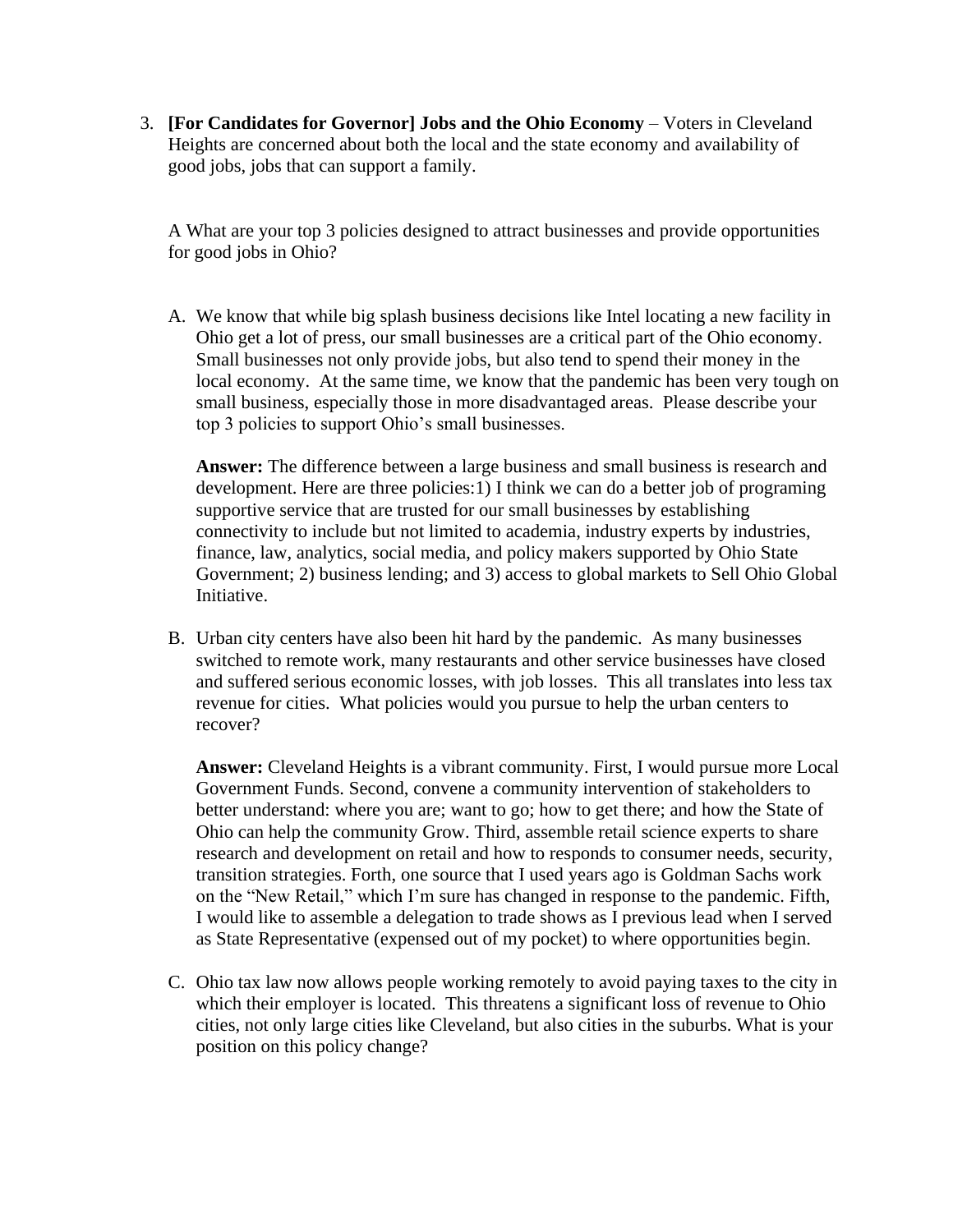**Answer:** Ohio's Municipal Tax Code, currently says "taxes are paid where the work is actually performed." The pandemic certainly has changed business norms. Many people are working from home and businesses are maintaining commercial space either tied to leases or planning at some point in time to resume normal business at these hopefully well-maintained locations. At this point in time, I am not able to state a policy change without talking with my constituents, city officials, other stakeholders, and access information from the Ohio Department of Taxation.

4. Right to Make HealthCare Decisions - Do you believe everyone has the right to access abortion care legally in their community without stigma, shame, delay or medically unnecessary barriers, and without regard to ability to pay?  $X$  Yes  $N_0$ 

If you previously held a different position on this question, what caused you to change your mind?

5. Voting Rights –

A. If elected, will you strongly oppose Republican efforts to discourage voting, and work to remove existing obstacles to election participation?  $X$ <sup>Yes  $\_\$ No</sup>

B. What measures for facilitating voter participation in elections do you support – same day registration and voting, expansion of early voting polling locations and hours, providing voters with absentee ballot applications, voting by mail, or something else? **Answer:** All, of the above.

C. In order to encourage voting, would you implement an ongoing program to provide voter registration forms and related information at all state offices open to the public?

 $X$ <sup>Nes No</sup>

D. In 2015 and 2018, a significant majority of Ohio voter approved amendments to Ohio's Constitution to reform redistricting practices. The goals included banning partisan gerrymandering and requiring public input and transparency. These requirements have been ignored by Republican members of the Ohio Redistricting Commission. Do you support further reforms to Ohio's legislative redistricting process? \_X\_\_ Yes \_\_\_No

If yes, what specific reforms?

**Answer:** I want to hear the advice of experts and listen to model initiatives, which are best for the citizen of the 21<sup>st</sup> Senate District and all Ohio.

E. **[For Candidates for Governor]** As Governor of Ohio, and a member of the Ohio Redistricting Commission, would you refuse to approve a legislative district or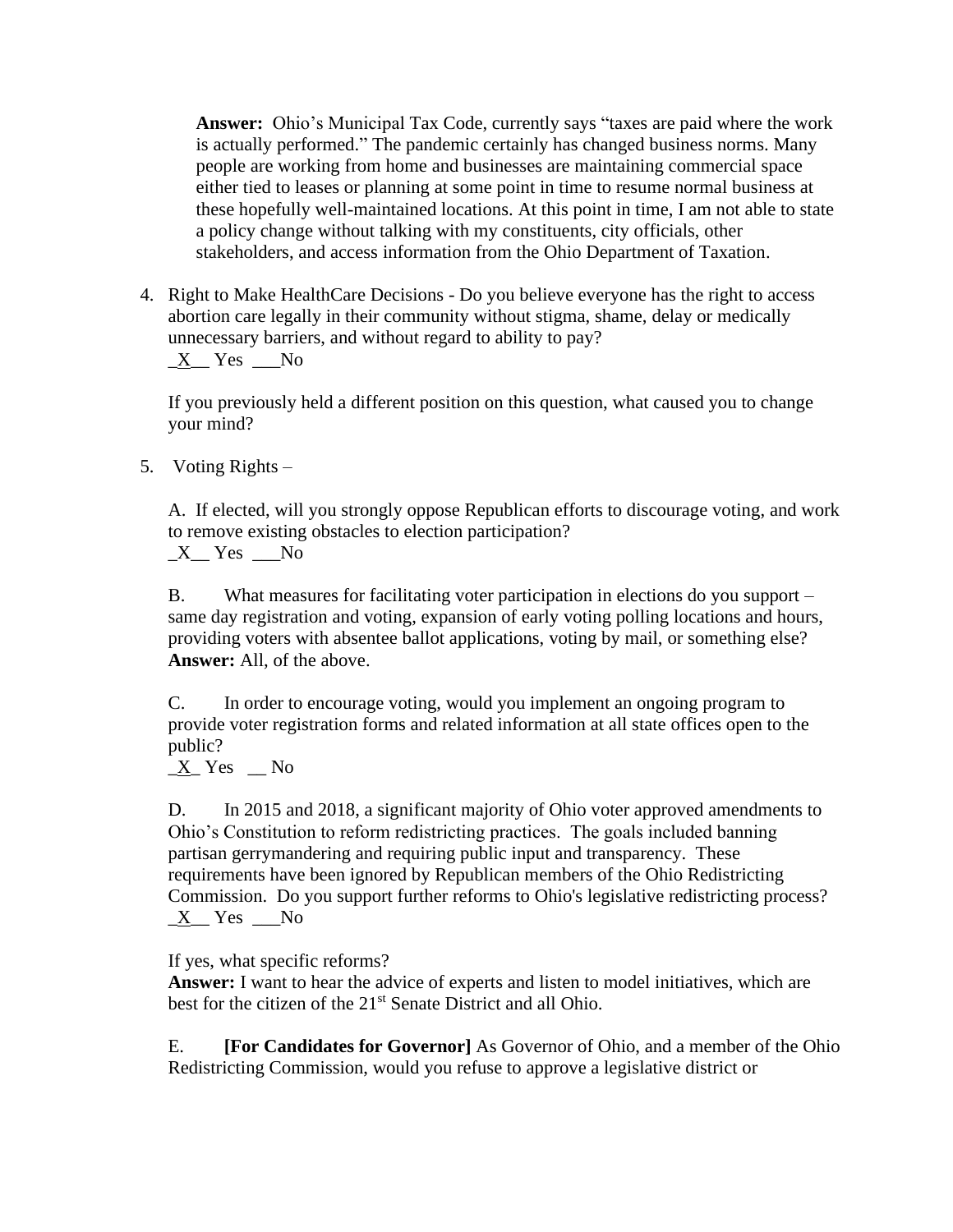Congressional map that was arrived upon by any process that did not satisfy the requirements of the Ohio Constitution?

 $Yes$  No

6. Racial Justice –

A. People of color across this country are the targets of escalating levels of racially motivated threats and violence. What would you do to address this?

Answer: Here's the goal: What's good for African American is good for all Americans, because I think we're all in this together. Currently, the systems simple lack fairness for African Americans. This is not stable and is inherently unsustainable for people in transitioning communities and society in general. Politics has contributed significantly to the antiquate state of racially motivated threats and violence here at home and across America. First, for historical guidance, I want to review the Kerner Commission Report commissioned by President Johnson and other documents, Second, I want to assemble experts to reflect on their wisdom regarding data analytics; Third, I want to convene a community intervention partnering with local officials and community leaders. Forth, Consider Appreciative Inquiry, Action Research Methodology to discuss the best of what we can be as a community. This intervention would help promote positive change in public policy and assist with writing legislation (if any) or the rules process as needed to achieve themes for the policy goal(s).

B. Will you fight to ensure that school curricula include the accurate and honest teaching of the history of Black Americans and other American people of color and that works by Black authors and other authors of color be made readily available to students?

\_X\_\_ Yes \_\_\_No

C. If elected, will you advocate for reparations for descendants of Black people who were enslaved in the U.S.?  $X$  Yes  $N_0$ 

Please elaborate if you wish.

7. Equality – Do you oppose all discrimination on the basis of sex, race, ethnicity, sexual orientation, or gender identity?

\_\_X\_ Yes \_\_\_No

8. Education - About one hundred Ohio public school systems have joined a legal complaint against the Ohio EdChoice voucher mechanism that diverts tax based public school financial support to fund private school tuition. Generally, nonminority students use these tuition vouchers. The suit alleges that this program, with recently increased voucher allowances, has contributed to an effective resegregation of some public school systems.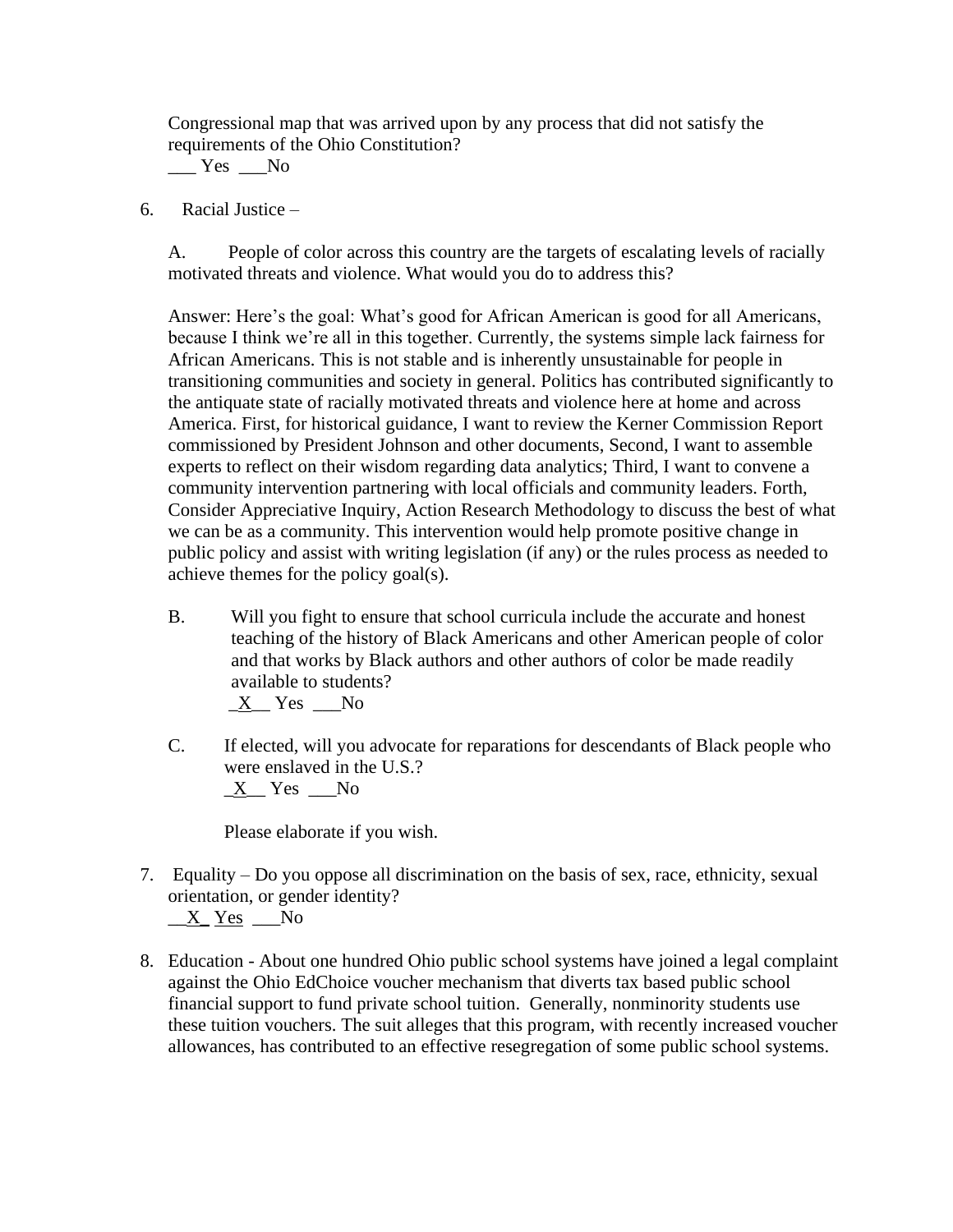- A. Do you support increased State funding for public schools, and elimination of State funding for all privately operated charter schools and all other private schools – religious or not - and any other measures that divert public money away from public schools and/or contribute to public school resegregation?  $\underline{X}$  Yes  $\underline{\hspace{1cm}}$  No
- B. Do you oppose efforts to require presentation of religious concepts as alternative theories in the public school science curriculum?  $X$ <sup>Yes  $N$ o</sup>

C Republicans in Ohio's legislature have jumped on the misguided band wagon that mischaracterizes teaching in our K through 12 public schools regarding our country's history as to people of color and women. These measures seek to undermine policies that support diversity, inclusion and honest education of our students. The proposed bills, such as HB 327, further impose punitive and overreaching measures, including fines and other penalties, aimed at intimidating and harassing public school teachers and public school districts. What is your policy to support our hard-working public-school teachers and school districts from these overreaching measures?

**Answer:** Legislation will not change the harsh realities of turbulent history of the Nation. Healing the souls and hearts of People requires the truth and only the truth can help promote diversity, inclusion, and honest world-class education, which our children need to compete globally. My policy proposals include but are not limited to ways we can eliminate the shortage and sustain the careers of teaching professionals as follows: 1) Free access to state colleges and universities for professional development; 2) declare war on the 28 "at risk" factors (recorded by my office) that are largely ignored by public policy, which can better ready students to learn. In addition, create an environment that focuses on the teaching profession resulting in a more efficient school system for students, parents, and teachers. I would be happy to elaborate on any issues of concern.

D. What other legislative effort would you make to better enable Ohio's public schools to attract and retain qualified teachers?  $X$ <sub>\_</sub>Yes \_\_No

Answer: Professional Career Development Paths requires investment for our children future, which begins with attracting and retaining qualified teachers. This endeavor includes but is not limited to the following: 1) Free access to state colleges and universities for professional development and career path; 2) The Nation has not treated teachers fairly. The easy answer is better salaries. The tougher answer is to gain insights from the daily experiences of our teachers and treat them as partners rather then employees. It's extremely important to make teachers happy by rewarding them for the ideas of their experience, which will fast track careers and help our schools be the best they can be. 3) Laws allowing teachers to carry guns is ridiculous. Teacher should not carry guns. That is not their role and should not be a role in any of the 611 school districts in Ohio. We must find common purpose in our classrooms, and I am committed to do so.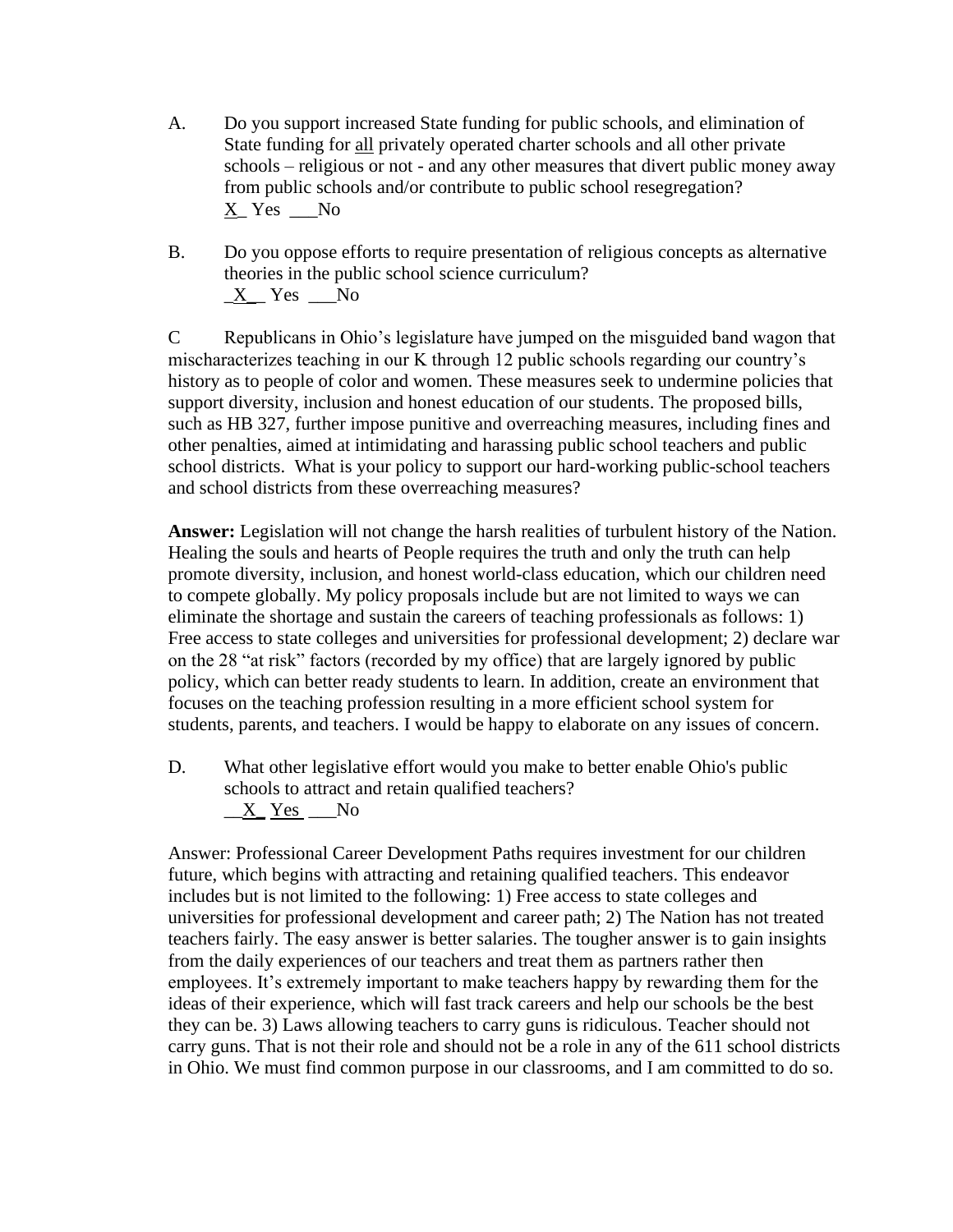- 9. Labor Rights
	- A. The labor shortage in some service, retail, and transport job sectors is expected by economists to persist through 2022. In your view, what effect has the Ohio minimum wage of \$9.30 per hour contributed to the shortage of applicants for these jobs? Answer: Significant effect.
	- B. Do you favor raising the Ohio minimum wage from \$9.30 per hour?  $X$ <sup>Nes No</sup>

If yes, to what value? In a single increment, or incrementally over what period of time? Everybody needs a raise immediately above \$15.00 an hour.

- C. Do you support the right of workers to collective bargaining, and their right to form or join labor unions?  $X_Y$  Yes  $N_0$
- 10. Public Health
	- A. Do you oppose Ohio Senate bill S215, which proposes to eliminate Ohio's permit requirement for concealed carrying of firearms?  $\underline{X}$  Yes  $\underline{N}$ o
	- C. What reforms do you support to reduce the epidemic of gun violence in Ohio?

**Answer:** President Biden cited Justice Antonin Scalia that "Second Amendment right(s) is not unlimited." Ohio and the Nation has an epidemic of gun violence that is not limited to but includes the consequence of hate and mental health Issues. Moreover, not unlimited refers to government's failure to recognize essentially ignoring the limited rights of the Second Amendment. This failure has contributed significantly to a wild wild west environment, which is sweeping the country and cannot be tolerated by government's legislative representatives. The State of Ohio has a responsibility to Life, Liberty, and the Pursuit of Happiness. To achieve that we must that common sense steps to ensure our school, churches, and public facilities are protected, my list includes and is not limited to: universal background checks; red flag law; mental health; school security; raising the age to buy; ban on assault weapons; 3 day wait; bump stops; and rap around service for community that are impoverished.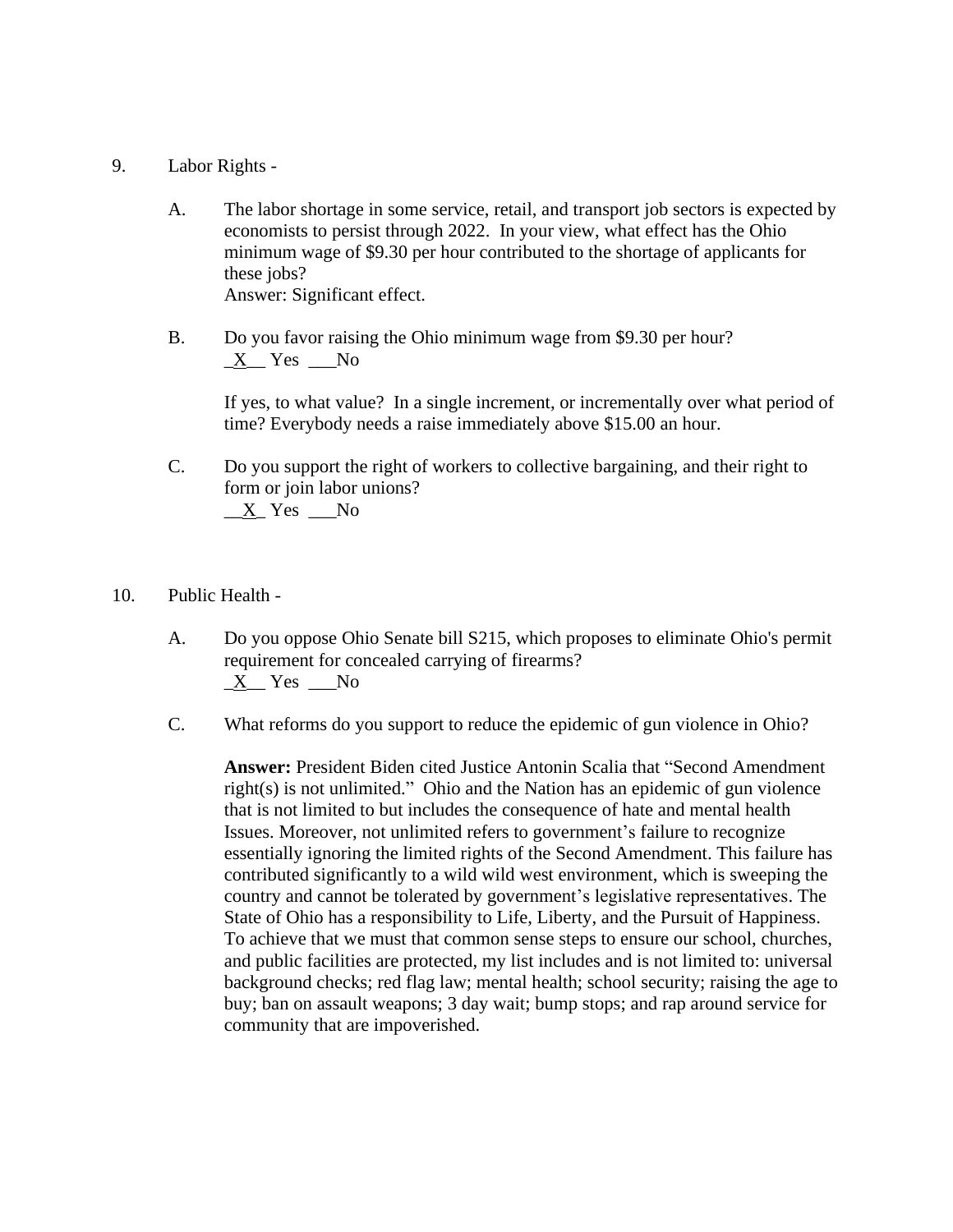D. **[For Candidates for Ohio Legislature]** As an elected legislator, would you oppose legislative efforts that countermand the advice of scientists and directives of knowledgeable public health officials during an ongoing epidemic of infectious disease?

Answer: Yes, strongly oppose. . . We must support the scientist, embrace predictive analytic, and experts like Dr Amy Acton who from my limited view, did an outstanding job of informing and protecting the public during an unknown pandemic procedural safety transition.

- E. **[For Candidates for Governor]** As Governor of Ohio, would you veto legislation described under Question C immediately above?
- F. The pandemic has exposed the underfunding of Ohio's public health system. Do you support increased funding and other support for Ohio's public health system? \_X\_\_ Yes \_\_\_No

## 11. Green Energy Transition –

A. Do you support legislative and regulatory measures that facilitate development of utility scale solar and wind electrical power generation projects across Ohio, including (for State legislature candidates) in your district?  $X$  Yes  $\sim$  No

B. In 2014, Ohio adopted wind turbine setback requirements that effectively eliminated development of utility scale wind generation projects. Do you support legislation to restore reasonable setback requirements and other measures to encourage wind electrical generation in Ohio?  $X$  Yes No

C. Do you support legislative measures to enable owners of homes and commercial buildings to install small - scale photovoltaic arrays, and to sell any excess electrical power from those projects?  $X$  Yes No

D. **[For Candidates for Governor]** Ohio law provides that the Ohio Public Utilities Commission board of directors may consist of no more than three members of one political party. The present board consists of four Republicans and one Democrat. Decisions of the PUCO during the last 10 years have consistently protected the interests of fossil fuel and nuclear power plant operators at the expense of utility customers. If elected Governor, would you replace PUCO board members as opportunities for that arise with individuals with genuine interest in consumer protection and vision for green energy transition in Ohio? \_\_\_ Yes \_\_\_No

- 12. Green Transportation Transition
	- A. Do you support meaningfully increased State expenditures for public transportation in urban and in rural areas?  $X$  Yes  $N_0$